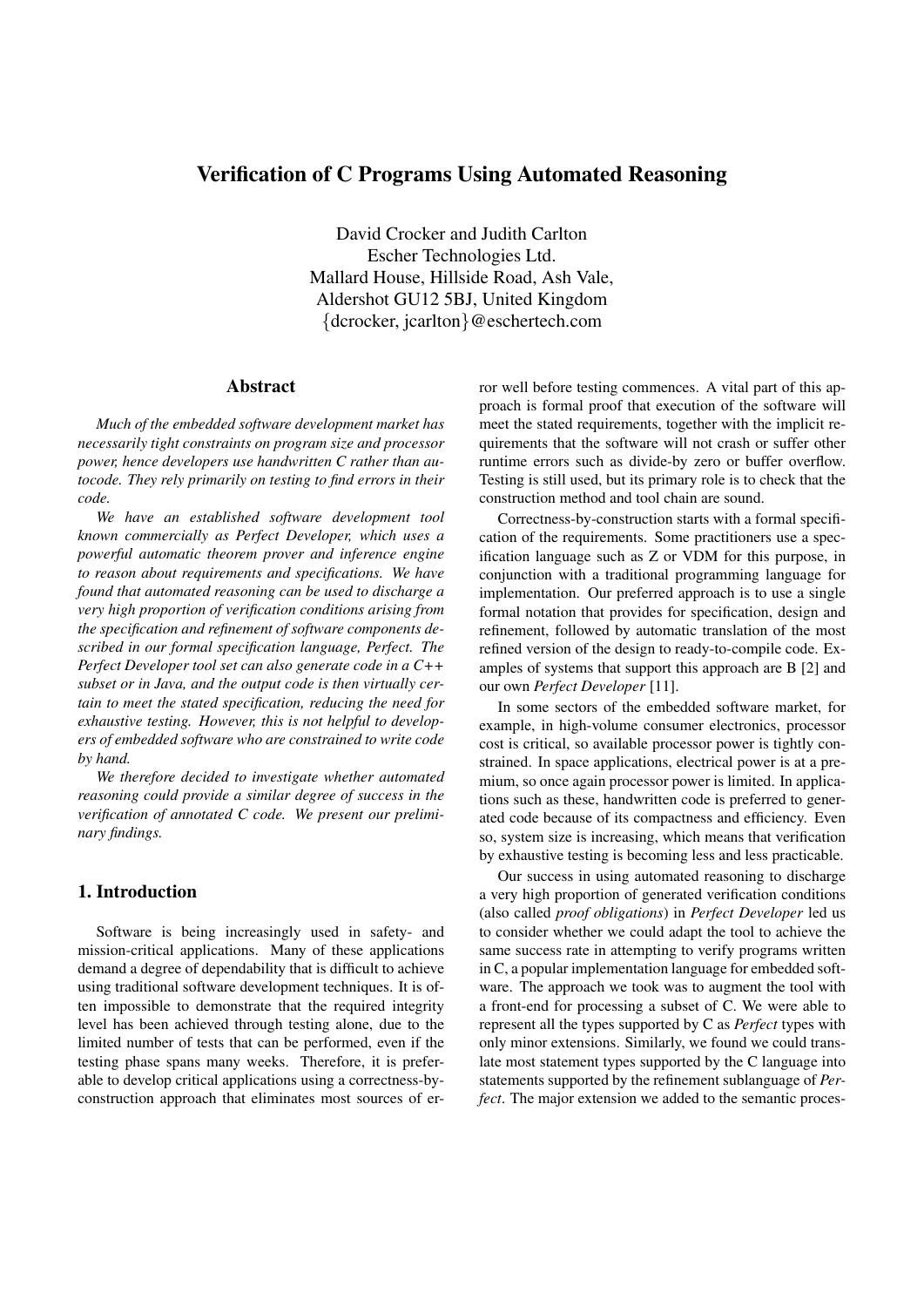sor was support for expressions with side-effects.

# 2. Related Work

The approach of annotating programming languages with specification constructs has been described by a number of authors. Current implementations of annotated development fall into two camps.

The first camp comprises tools aimed at providing proof of correctness. These tools typically enforce a strict subset of the selected programming language and are therefore better suited to new development of safety- and missioncritical software rather than trying to improve the quality of legacy code. The most successful example of this genre to date is SPARK Ada [12], a commercially-supported notation that has been used to develop some sizeable critical systems. More recent tools include Spec# [5] which adds contracts and other specifications to C#, and Why [15], which has been used to verify programs in a number of languages including C [16] using both automatic and human-assisted proof tools.

The second camp comprises tools whose goals are ease of use and the detection of a substantial proportion of bugs - such as buffer overflow and other run-time errors rather than proving program correctness. Examples of these 'lightweight' tools include Splint [13] (a derivative of Larch [9]) and ESC/Java [6]. Some of these tools intentionally sacrifice completeness and soundness in order to be more useful on un-annotated or lightly-annotated code.

Also useful in this space is is Abstract Interpretation [1], a technique for checking that programs are free from runtime errors that does not require the source code to be annotated. Although sound, it uses conservative approximations of the state space to keep the problem size manageable, at the expense of sometimes reporting potential errors that in reality cannot occur.

Our own work is focussed on proof of correctness - not just freedom from runtime errors - for critical software systems using a fully automatic prover. Systems that employ interactive proof assistants have the advantage that even difficult proofs can be discharged with enough manual effort; but our view is that only systems that use fully automatic provers stand any chance of widespread industrial acceptance.

## 3. Towards a verifiable C

In the C language, it is easy to write constructs that have undefined or implementation-defined behaviour. It follows that C is far from an ideal choice for writing critical applications. However, the C language definition documents [3, 4] state fairly clearly the situations in which behaviour is not well-defined. This makes it possible to define subsets of C with well-defined semantics. One attempt at such a subset is MISRA C [10].

Although many of the restrictions imposed by such subsets can be enforced statically, others depend on the interrelation between different parts of the program, in ways that can only be resolved using mathematical proof.

Whereas some of the MISRA rules are based on notions of "good programming practice" rather than the avoidance of undefined behaviour, we have selected our subset of C solely with verification in mind. Not surprisingly, almost all the constructs that are prohibited in our subset are also prohibited in the MISRA subset, although the reverse is not true.

In adapting *Perfect Developer* for C, we chose to retain the Verified Design-by-Contract paradigm [14] that the tool uses when verifying *Perfect*. This paradigm requires as a minimum that all function preconditions must be explicitly stated. Although this may seem rather burdensome for the programmer, the rigorous documentation of preconditions greatly enhances maintainability and reusability, even when formal methods are not otherwise used. In a critical system, we maintain that when a programmer writes a function call, there should be no uncertainty in his/her mind as to what conditions must be satisfied in order that the called function can be relied upon to behave as expected.

The usual way of augmenting programs with formal specifications is to express them as specially-formatted comments. In many languages, no other choice is available, assuming the requirement that the source text is to be compiled by a standard, unmodified compiler. However, formatting specifications as comments regrettably suggests to developers that they are unimportant to the functioning of the program. We prefer specifications to have a more central role in the language. Fortunately, the C language offers us an alternative: namely, to define specification constructs using macros. In C, macros can be defined so as to expand to nothing when the program is compiled, so that the specification is invisible to a standard compiler but visible to our verifier. For example, we declare function preconditions using the construct pre(*expression*), having made the macro definition:

#**define** pre(x) /\* nothing \*/

visible to the compiler.

One small disadvantage of using macros is that under C89 the number of arguments must be fixed for any particular macro. If the user tries to declare two comma-separated preconditions in a single pre clause like this:

**pre**(p1, p2)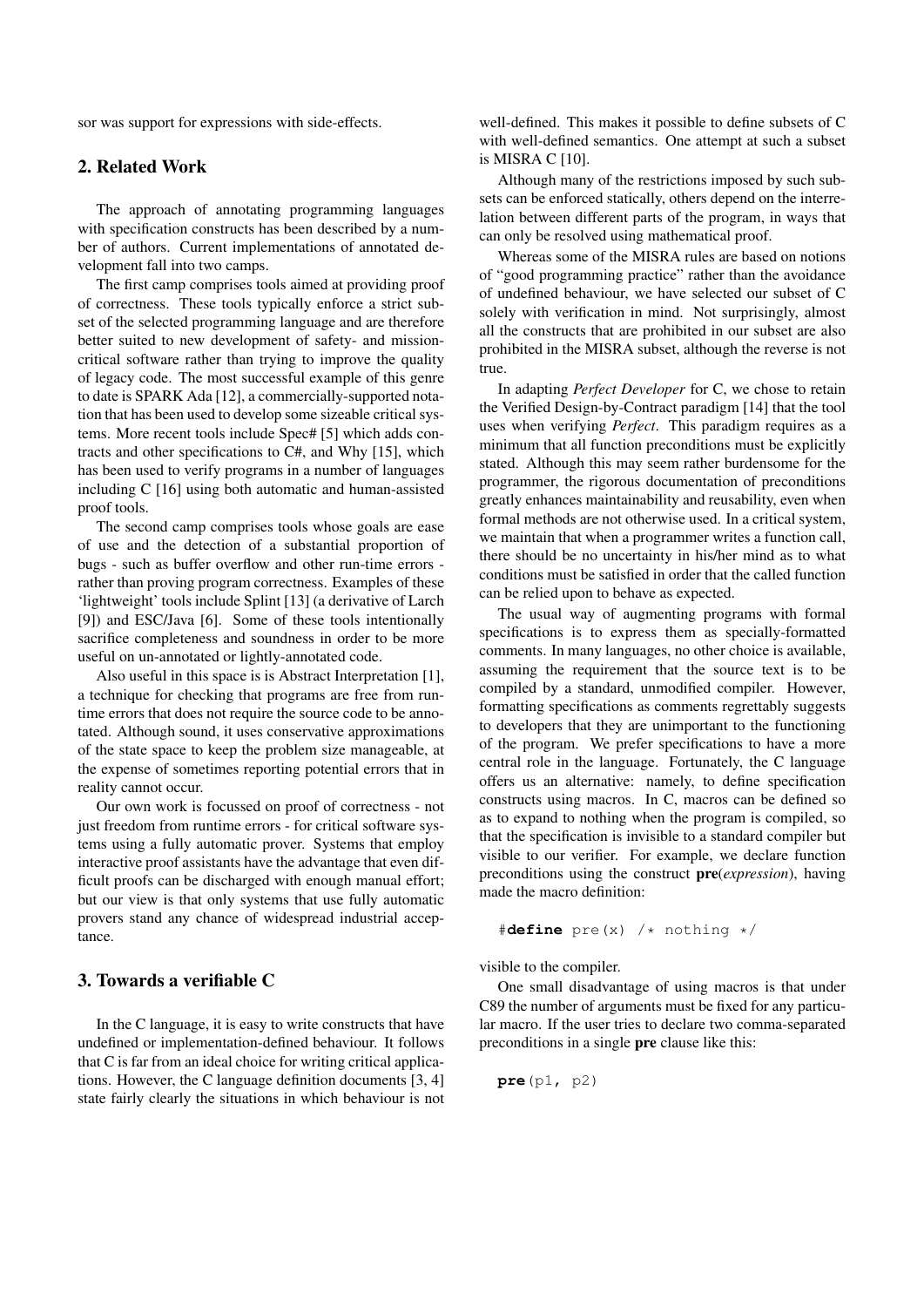then the compiler will refuse to compile the program because it is expecting a single macro argument but finds two. However, the following alternative forms:

```
pre(p1) pre(p2)
pre(p1; p2)
pre((p1, p2))
pre(p1 && p2)
```
all avoid this problem.

## 4. Applying Design-by-Contract to C

Any attempt to define contracts for functions written in C must address the particular challenges that this language presents. Some of these are discussed here. We use the term *ghost* to refer to an entity that can be used in a specification construct but not in the program text visible to the compiler.

#### 4.1. Arrays and pointers

Possibly the biggest flaw in the C language is its lack of distinction between a pointer to a single storage location and an array (which, in C, is just a pointer to a block of contiguous locations). A related problem is that when an array is passed as a parameter to a function, the called function has no way of determining the number of addressable elements in the array, unless this information is passed in an additional parameter. However, when writing specifications, it is frequently necessary to refer to the length of an array.

We work round this problem as follows. First, we distinguish between pointers to single locations and pointers to arrays. This we do by using the keyword *array* when declaring an array pointer. Thus, in the following declarations:

```
int *p;
int array *pa;
```
the variable  $p$  is a pointer to a single element, whereas the variable *pa* is a pointer to an array. Our processor enforces the correct use of this annotation, for examply by prohibiting the use of pointer arithmetic and indexing on plain pointers.

Second, we treat an array pointer as if it is a structure comprising three variables: two ghost integer variables named *lwb* and *upb* which represent the lower and upper bounds of the array, and the storage pointer itself. The main use of the ghost variables is to describe the function preconditions that ensure array accesses are in bounds. For example, the precondition of the array access pa $[i]$  is  $pa.lwb \leq i \&\& i \leq p a. upb$ . As a further convenience, we provide an additional ghost member *lim* (short for limit) defined as *upb+1*.

A further consideration is that whereas C allows the value of any pointer to be zero (i.e. pointing to nothing), in many contexts a zero value is inappropriate, because any attempt to dereference it will lead to undefined behaviour. We require the programmer to state explicitly that particular variables and parameters are allowed to take null values. We do this by decorating their declarations with the keyword *null*. In the absence of such decoration, zero-valued pointers are prohibited. For example, in the following declarations:

```
int null array *pna;
int *p;
```
variable *pna* may point to an array or be zero, while variable *p* is a nonzero pointer to a simple variable or single element. This approach avoids the need to pepper the program with preconditions of the form  $p := 0$ . Furthermore, when a pointer is dereferenced, we do not need to generate a verification condition that it is non-null unless the user has declared that null is a permitted value for it.

Next, the correct operation of many functions (including library functions like *strcpy*) requires that two or more array pointers passed into the function refer to non-overlapping storage. We allow this to be expressed by augmenting our representation of pointers and array pointers with a ghost member function *disjoint*, which takes another pointer as a parameter and returns true if and only if the result of any legal indexing of the pointers cannot refer to the same element. Of course, C has no notion of functions that are structure members, but we felt here that it was sensible to borrow a small amount of syntax from C++.

Finally, a string literal in C has three different meanings depending on whether it is used as an array initialiser, the operand of sizeof, or in a context where a value of type char\* (actually const array char\* in our subset) is required. We handle this by assigning the *Perfect* type *seq of char* to string literals, but allowing automatic type conversion of string literals to const array char\* where required. A further refinement allows for the fact that compilers are permitted to perform string pooling, so that identical string literals appearing in different places in the source code are not necessarily disjoint when converted to array pointers.

#### 4.2. Unions

Although coding guidelines for critical systems often deprecate the use of undiscriminated unions such as are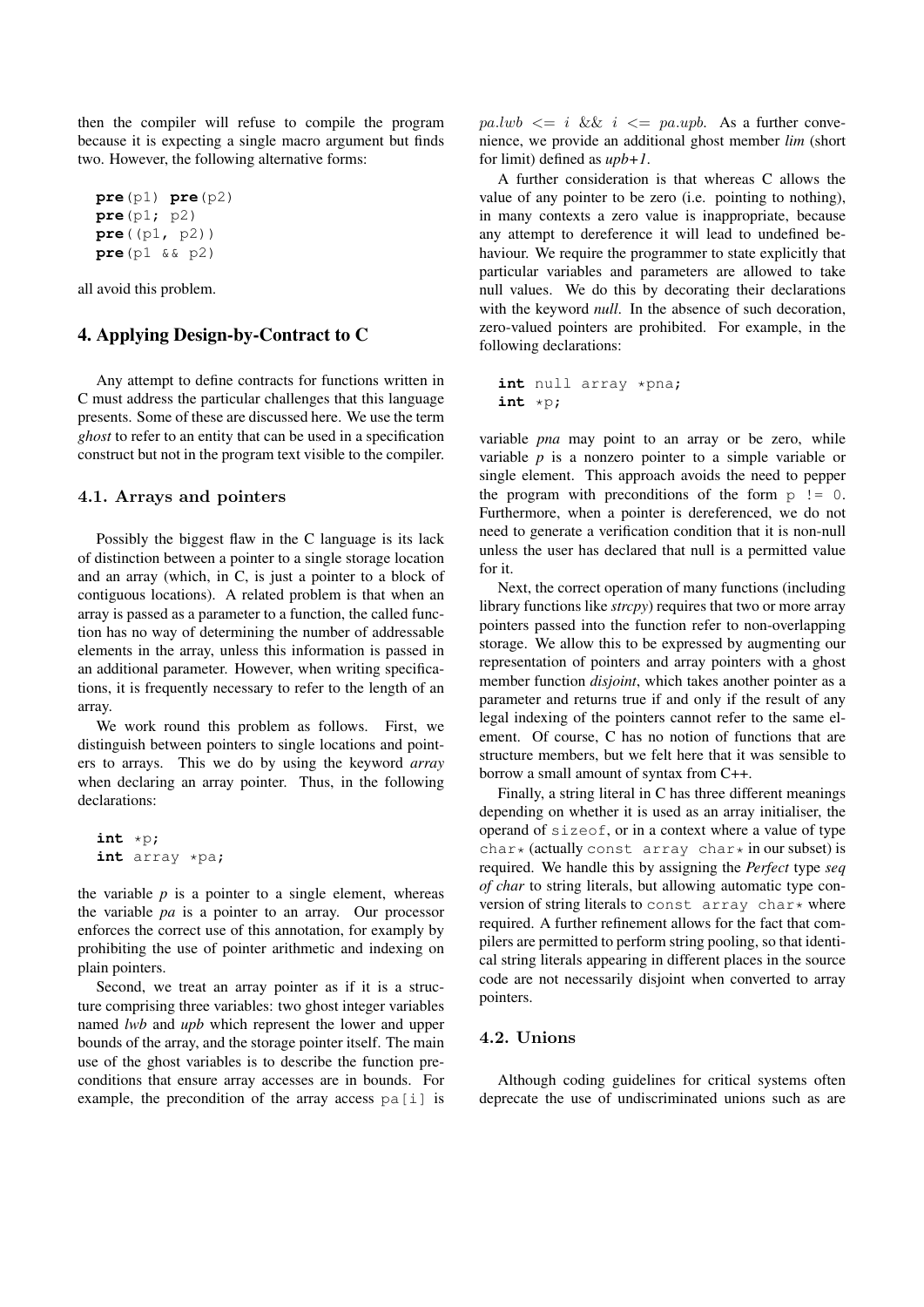supported in C, we feel that in the absence of alternative facilities (such as discriminated unions, or inheritance and polymorphism), unions are too useful and should be tamed rather than ignored. In our semantic model, each variable of union type remembers the name of the union member through which its current value was assigned. When a member of a union variable is read, it is a precondition that the member being read must match the remembered name. The remembered name can be queried using the ghost expression v **holds** member where *v* is an expression of union type and *member* is the name of one of the members of its type.

#### 4.3. Side effects

In writing specifications, it is important to use expressions that are free from side-effects. Unfortunately, sideeffects are common in C expressions. We use the term *pure* to indicate that an expression is side-effect free, and a function can be annotated with this keyword to indicate that it has no side-effects. The language processor enforces correct use of this keyword in a conservative manner by reporting an error if the function is found to modify any global variables, or if it writes through any pointers, or if it calls another function that is not annotated *pure*. All expressions used in specifications are required to be *pure*.

## 4.4. Quantifiers

The expression sublanguage of C does not provide quantification over types or collections. However, quantification is frequently needed in specifications. We therefore imported quantified expressions from *Perfect* with syntactic modifications to fit better with the style of C. We allow quantification over types and over ranges of integers, using the expression a..b to denote the set of integers from *a* to *b* inclusive (or the empty set if  $b < a$ ). For example, the expression:

**forall int** i **in** a.lwb..a.upb:- a[i]>0

expresses the notion that all members of the array *a* are positive. These expressions can, of course, be used only within specifications.

## 5. A small example

Consider a function that uses the *strcat* and *strcpy* functions from the Standard C Library to build a message of the form "Error *type* at *location*" in a buffer supplied by the caller, where *type* is an indexed member of list of error messages and *location* is an input string. This program could exhibit various run-time errors including the following:

- If *type* is not a valid index into the list of messages, the behaviour is undefined
- If either the input string or the error message is not null-terminated, characters will be read beyond its upper bound
- If the buffer is too short to contain both strings, it will overflow
- If either string is a null pointer, the program may crash
- If the output buffer overlaps the input string, the copy operation may overwrite the input data before it has all been read, overwriting the terminating null and resulting in a nonterminating copy operation and buffer overflow

We wish to specify and write this function in such a way that correct operation is assured as long as a declared precondition is satisfied by the caller. In turn, we will verify that all callers of the function satisfy the precondition.

First we declare an auxiliary ghost function *isNullTerminated* so that we can more easily describe null-terminated strings. Next, we augment the *strcpy*, *strcat* and *strlen* function prototypes with specifications. In order to avoid the need to modify the standard C header file *string.h* we provide a mechanism for declaring a function specification separately from its normal prototype declaration, using the keyword spec to indicate that a declaration is provided for specification purposes only and it should be attached to a function or function prototype declared elsewhere. For convenience, we package these and many other specifications of C library functions in a special header file *arc.h*. Extracts from this file relevant to our example are shown in Listing 1.

We can now write the function itself, together with some example client code (Listing 2). This example give rise to 26 verification conditions, a surprisingly high number for such a small example. Of these, 6 relate to an index into *errorMessages* being in bounds, another 6 relate to the preconditions of *buildMessage* being satisfied at its point of call, and no less than 14 relate to the preconditions of *strlen*, *strcpy* and *strcat*.

#### 6. Beyond freedom from run-time errors

The preceding example demonstrates a level of function specification sufficient to ensure absence of undefined behaviour and run-time errors. However, with a little more effort we can add postconditions that specify the required outcomes, and then use the verifier to prove that they will be achieved. Listing 3 shows a binary search function, augmented not only with the preconditions needed to ensure correct behaviour, but also with postconditions to define the required result, a loop variant (the decrease clause)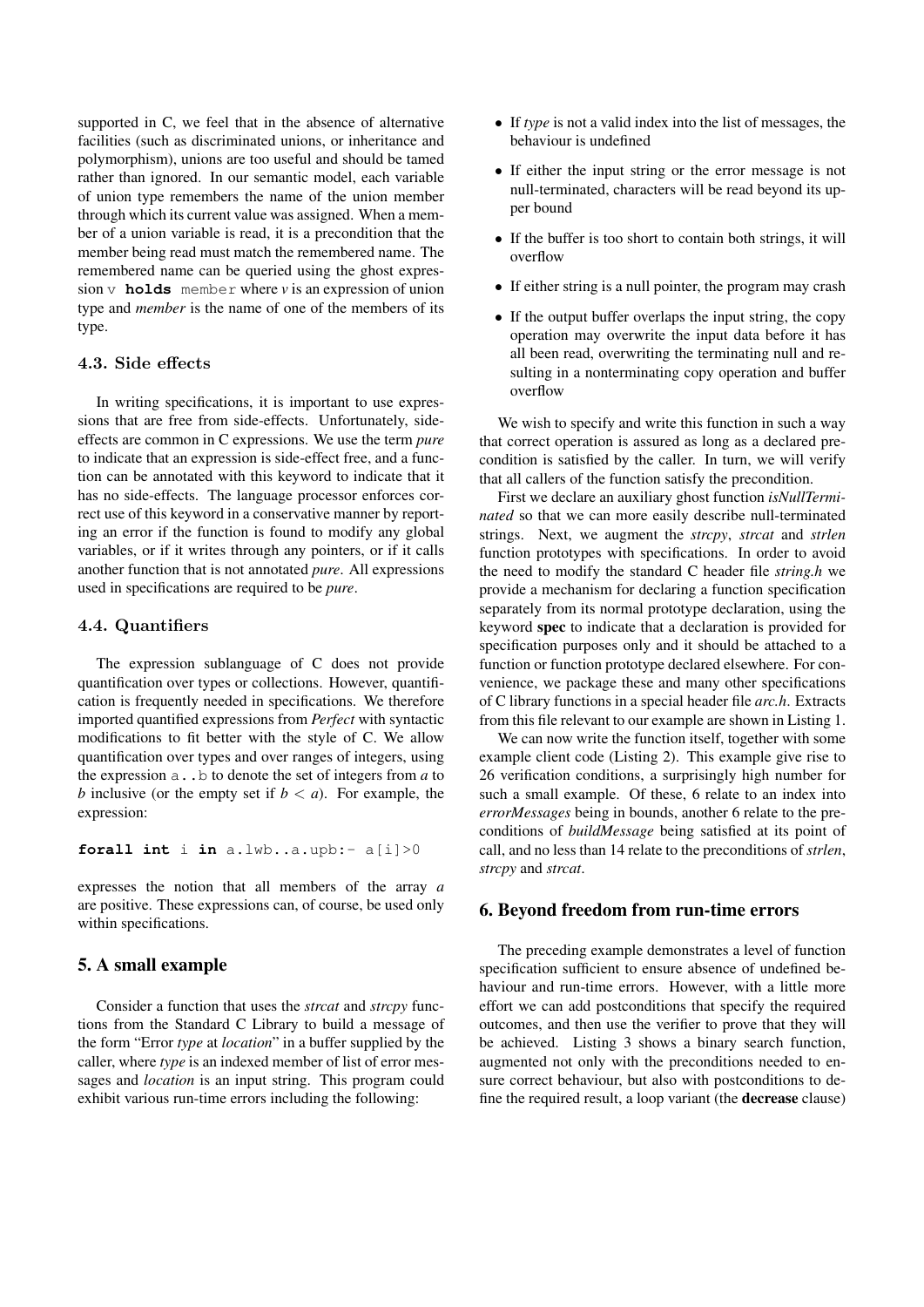```
#if defined (__ARC__) && ! defined (__ARC_H_INCLUDED__)
# define __ARC_H_INCLUDED__
// Specify the standard string functions for the verifier
ghost pure bool is Null Terminated (const array char* s)
    post (result == (exists i in 0..s.upb :- s[i] == '\0'));
spec int strlen (const array char* src)
    pre (is Null Terminated (src))
    post (result in 0. src. upb && src[result] == \sqrt{0}&& (for all j in 0 \ldots (result - 1) :- src [j] != '\0'));
spec array char * strcpy (array char * dst, const array char * src)
    pre (is Null Terminated (src); dst. disjoint (src); dst. upb > strlen (src))
    post (src. elems == old src. elems; is Null Terminated (dst); strlen (dst) == strlen (old src));
spec array char* strcat (array char* dst, const array char* src)
    pre (is Null Terminated (src); is Null Terminated (dst); dst. disjoint (src);
        dst. lim > strlen(src) + strlen(dst))post (src. elements == old src. elements; is NullTerminated (dst);strlen(dst) == strlen(olddst) + strlen(src));# e l s e
// Define the specification macros as expanding to nothing when the program is compiled
# define array
#define assert
# define change(x)# define decrease(x)# define ghost
# define <b>keep</b>(<i>x</i>)# define null
# define post(x)# define pre(x)#define pure
# e n di f
```
## **Listing 1. Extract from file arc.h**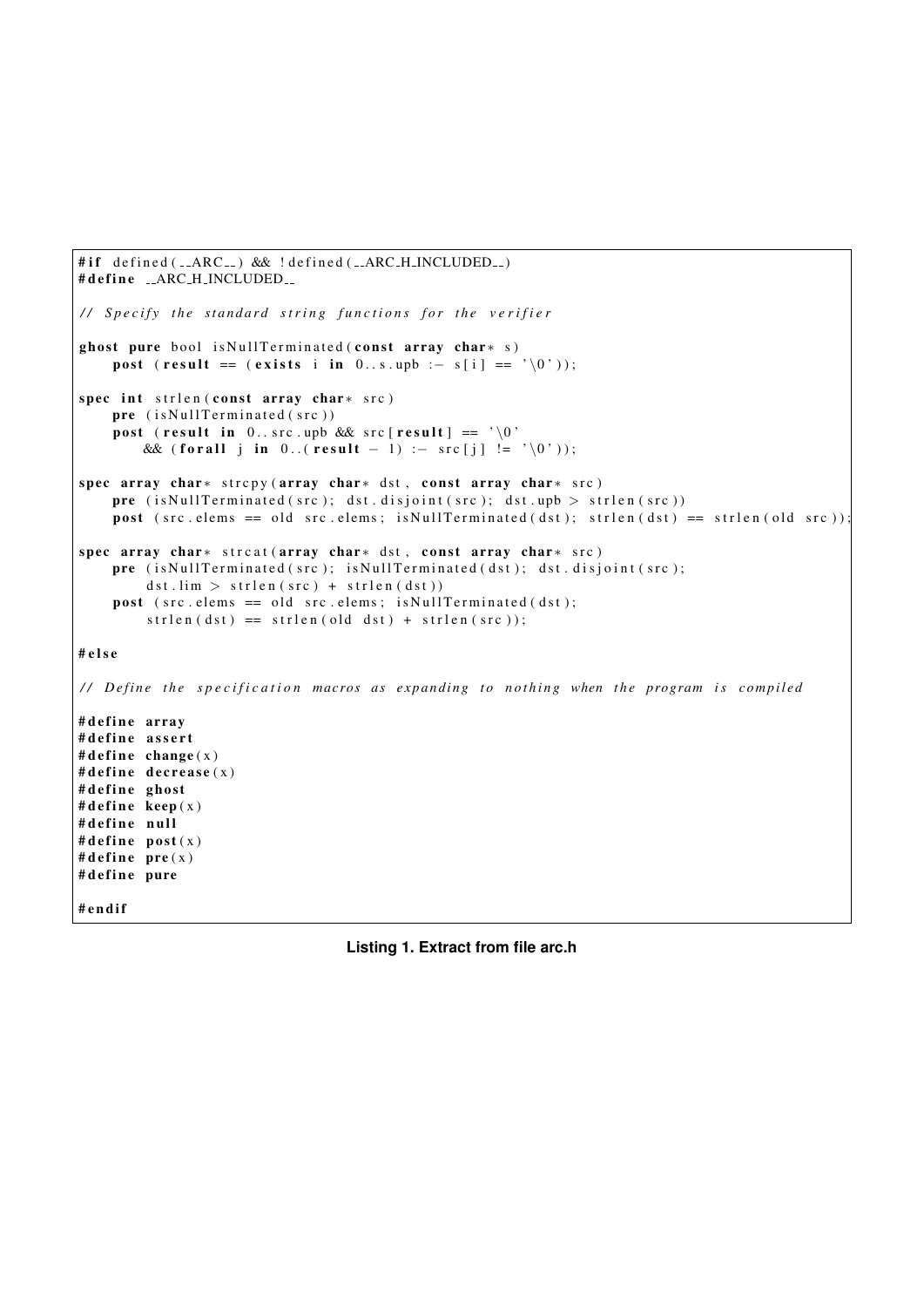```
#include "arc.h"
#include \langlestring.h>
const int system Error = 0, in put Error = 1, command Error = 2;
static const char array * errorMessages [ = \{"System", "Input", "Command" \};size_t buildMessage(int type, const array char* location, array char* dst)
pre (0 \leq t)ype; type \leq errorMessages.upb)
pre (is Null Terminated (location))
pre (dst.disjoint (location); dst.disjoint (errorMessages [type]))
pre (strlen (location) + 10 + strlen (errorMessages [type]) \leq dst.upb)
{
    strcpy (dst, errorMessages [type ]);
    strcat (dst, "error_in".strcat (dst, location);return \ strlen(dst);
}
size_t test()
{
    char buffer [50]:
    return buildMessage (inputError, "I/O_module", buffer);
}
```


to facilitate proof of termination, and loop invariants (the keep clause) to justify the correctness of the loop. The 34 verification conditions arising from this example are discharged by the automated prover in less than 30 seconds on a personal computer of modest performance. Of these verification conditions, 15 relate to operator preconditions (mostly index-in-bounds), 6 to correct initialisation of the loop, and 9 to correct behaviour of the loop. The remaining 4 demonstrate that the return value of the function satisfies its specification. The proofs can be viewed at http: //www.eschertech.com/arcpaper/proofs.

# 7. Help with annotations

In our previous experience with *Perfect Developer*, we have observed that users quite often miss out trivial preconditions and loop invariants, such as conditions for array indices to be in bounds. This led us to enhance the verifier so as to produce suggested amendments to the specification, when proofs cannot be found and certain conditions are met. For example, if an unproven verification condition involves only the values of inputs to a function, it is very likely that the user forgot to state the required condition as a precondition of the function; so the verifier will suggest it as an additional precondition.

This mechanism is also operational when we use the verifier on C programs. If, in our first example, we remove the preconditions from the declaration of function *buildMessage*, the verifier makes a number of suggestions including the following:

Add extra precondition:  $0 \le y$  type Add extra precondition: type  $\leq$  = 2 Add extra precondition: isNullTerminated(location)

It is harder for the verifier to make useful suggestions in more complex cases, for instance if we remove some of the loop invariants from our second example.

# 8. Conclusions and further work

In this paper we have demonstrated the annotation of two small C programs with specifications, in order that they may be verified with respect to freedom from run-time errors and (in the second example) with respect to a stated requirement. The binary search example is not trivial, but such is the state-of-the-art in automated reasoning technology that our prover had no trouble in generating all the necessary proofs without user intervention (our prover is noninteractive by design).

We have found that applying the Design-by-Contract paradigm to C programs requires a substantial amount of annotation. Whereas SPARK starts from a well-designed language (i.e. Ada) which it subsets in the interest of verifi-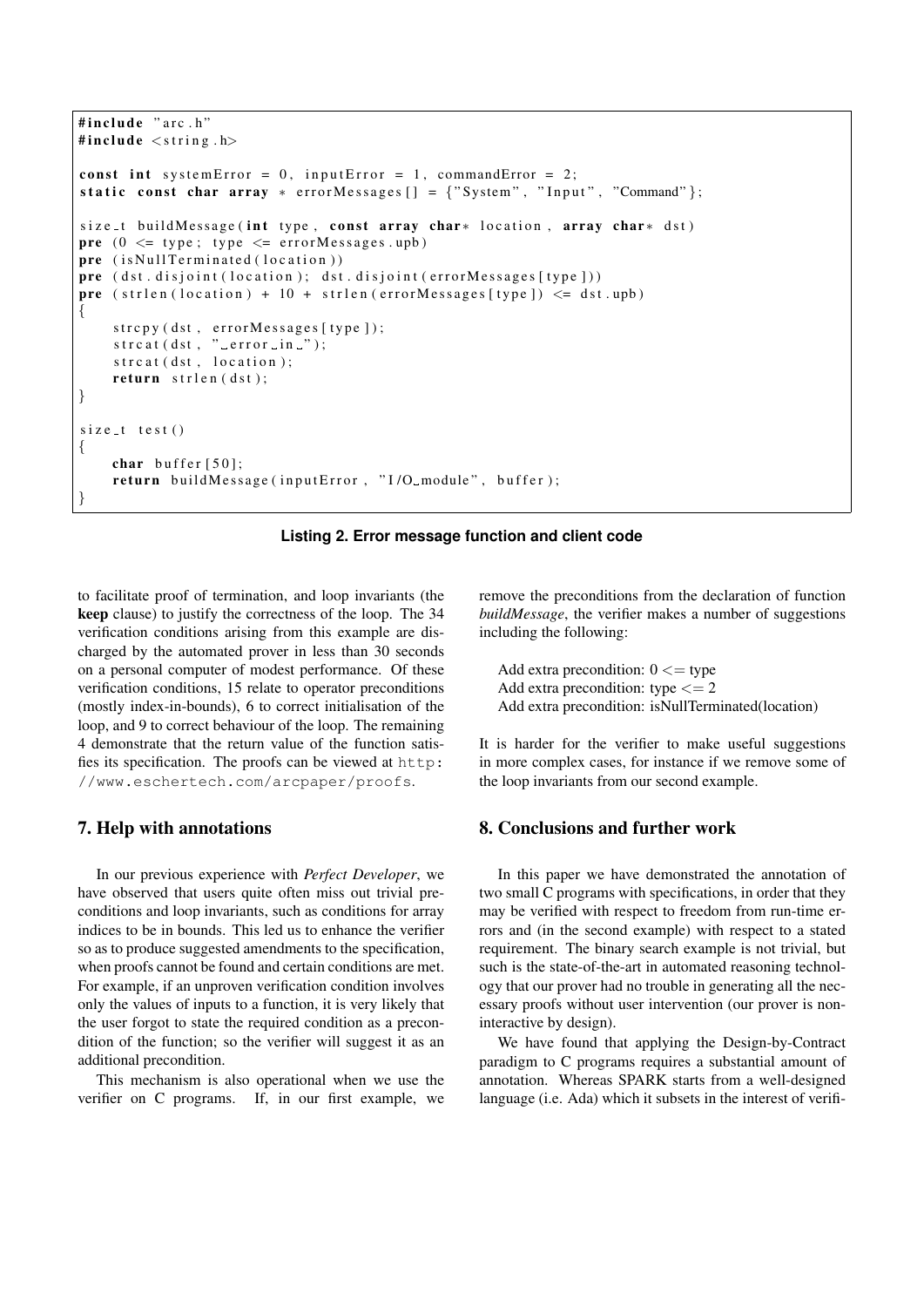```
#include "arc.h"
// Find the index of the lowest element that compares with or above the parameter
int search (const array double *table, int size, double x)
pre ( size == table . lim)pre (for all i in 0. table . upb; j in 0. table . upb :- !(i \ge j) || table [i] >= table [j])
post (result > = 0;
         result \leq size;for all z in 0...( result - 1) :- x > table [z];
         for all z in result .. table . upb : - x \leq table [z])
{
    int i = 0, k = size;
    while (i != k)change (i ; k)keep (0 \leq i; i \leq k; k \leq \text{table.lim})keep (for all z in 0 \ldots (i - 1) := x > table [z];
                  for all z in k \dots table . upb : - x \leq table [z])
         decrease (k - i){
         int mid = (i + k)/2;
         if (x > table [mid])\{i = mid + 1;}
         e l s e
         {
             k = mid;}
    }
    return i;
}
```
**Listing 3. Implementation of a binary search algorithm**